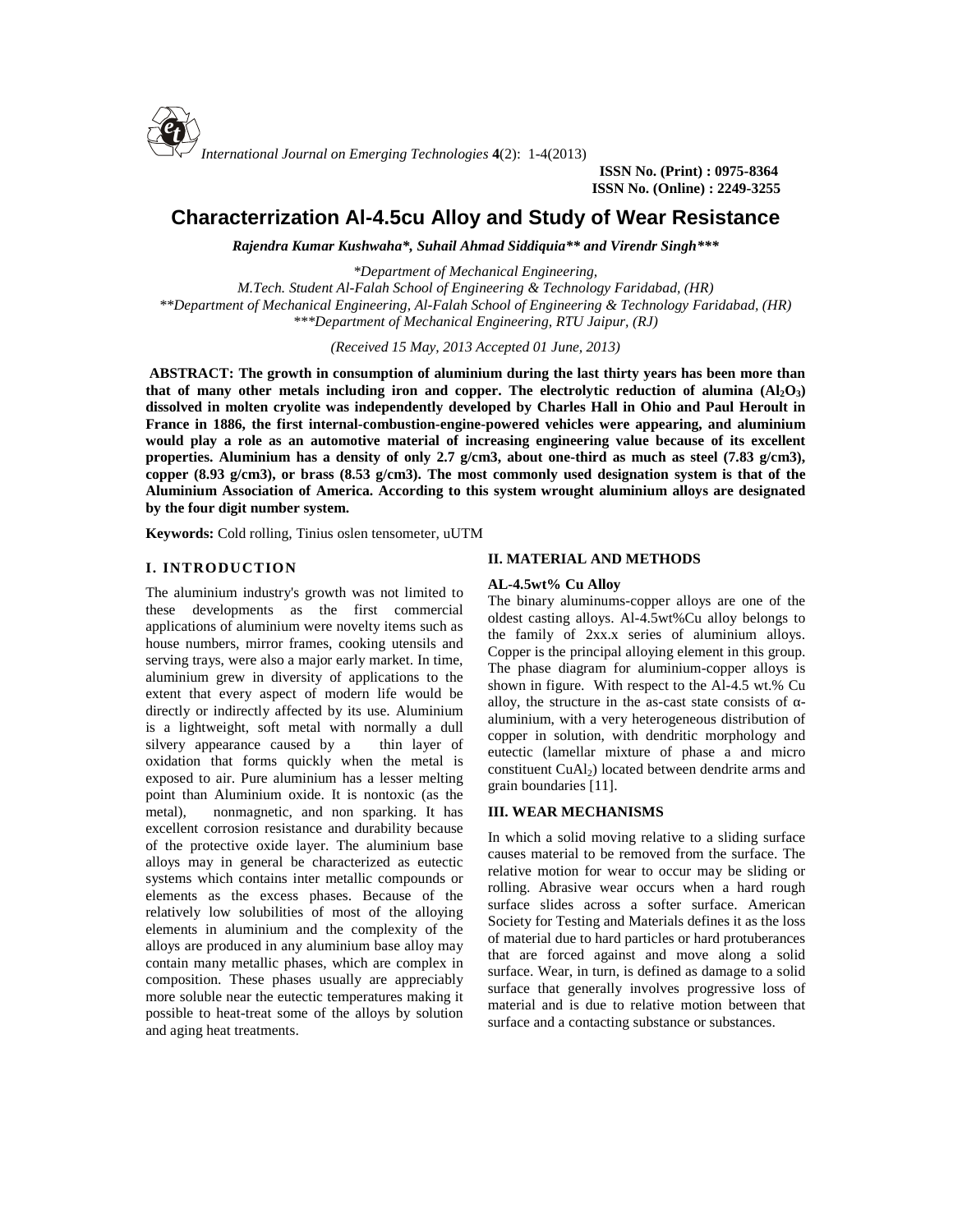

**Fig. 1.** AL-Cu Phase Diagram.



**Fig. 2.** Mechanism of material removal in abrasive wear.

The rate at which the surfaces abrade depends on the characteristics of each surface, the presence of abrasives between the first and second surfaces, the speed of contact, and other environmental conditions. In short, loss rates are not inherent to a material.

# **IV. EXPERIMENTAL PROCEDURE**

The material for investigation was in the pure form of aluminium and copper. Aluminium was in the form of slab so cutting was required using bend saw. Copper was in the form of strip, so first the copper strips were rolled to very low thickness and then cut it in the form of chips using cutter so that the melting becomes easy.

## **Al-4.5wt%Cu Alloy Making:**

This alloy made by addition of pure alluminium in master alloy Al-33wt%Cu.

**Calculation for Al-4.5wt%Cu Alloy** Al-4.5wt%Cu alloy was made 7.5 Kg.

Since size of was limited, So Al-4.5wt%Cu alloy was made in three lots of 2.5 Kg.

Since the composition of master alloy was Al-33wt%Cu, and composition of alloy was Al-4.5wt%Cu.

Therefore amount of Master alloy  $(x) = (2500 \times 4.5)/33 =$ 340gm.

Therefore amount of Aluminium  $= 2500 - 340 = 2160$ gm. Since there are some Aluminium losses, so amount of Aluminium was taken 5% extra,

Therefore total amount of Aluminium =  $(2160 + 108)$  = 2268gm.

#### **Casting of Al-4.5wt% Cu Alloy**

After weighing, pieces of aluminium and Master Alloy were kept in a crucible with dross cleaning flux added to it and then kept in Silicon Carbide furnace at temperature 750 C. In Silicon Carbide furnace, Silicon Carbide rods work as heating elements. After complete homogenization, the crucible was taken out and degasser, kept in aluminium foil was added in the melt. Then the melt was casted in cylindrical form.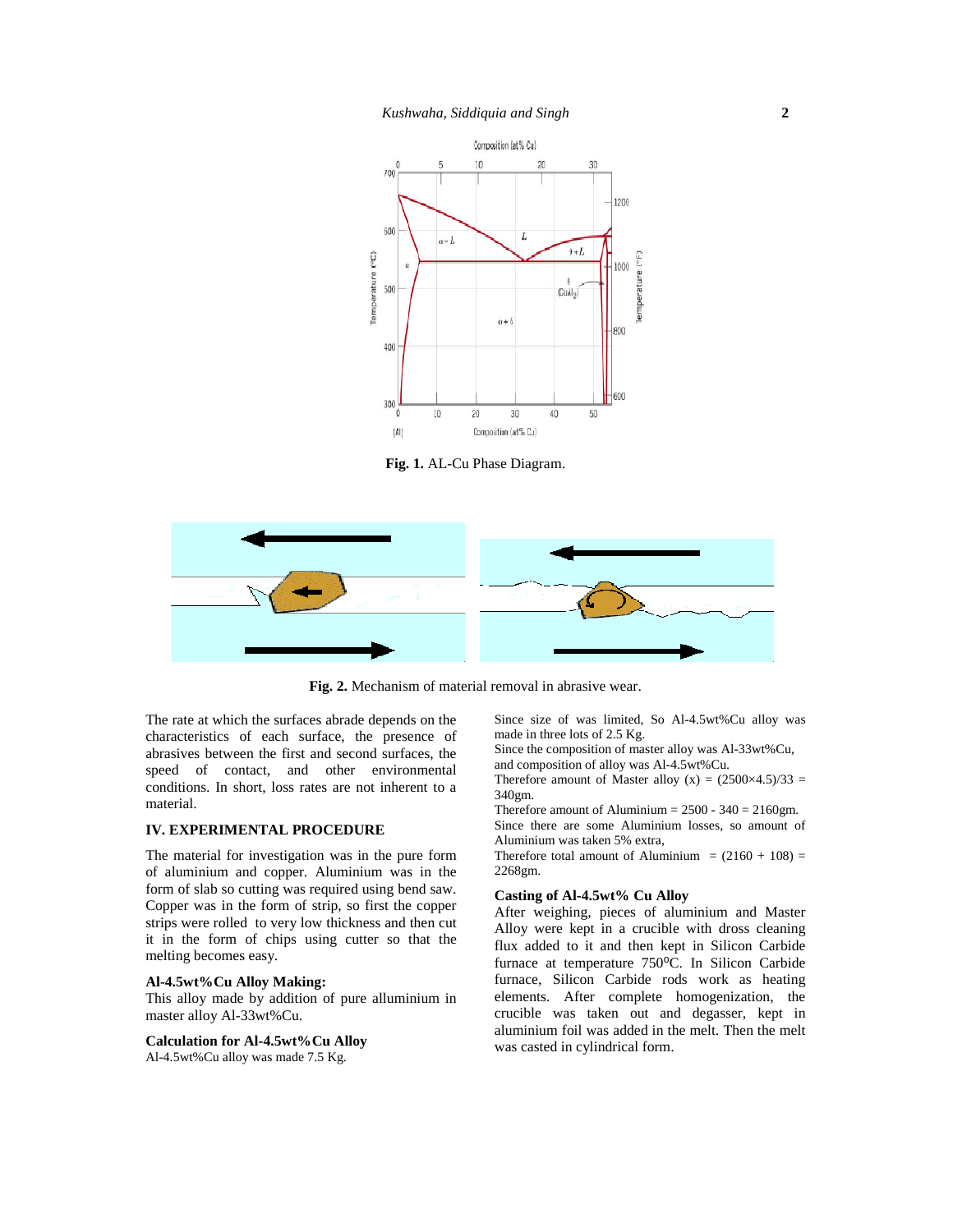

**Fig. 3.** Cast Iron mould used for casting Al-4.5wt% Cu alloy.

# **V. RESULTS**

### **Effect of grain refinement on microstructure of Al-4.5wt%Cu alloy**

The microstructures of as cast Al-4.5wt%Cu alloy and grain refined Al-4.5wt%Cu alloy are shown in figure . The microstructure of as-cast Al- 4.5wt%Cu alloy consists of -aluminium with a very heterogeneous distribution of copper in solution, with dendritic morphology and eutectic (lamellar mixture of phase and micro constituent  $CuAl<sub>2</sub>$ ) located between dendrite arms and grain boundaries (Figure )

Grain refinement of Al-4.5wt%Cu alloy was done by the addition of 0.2%, 0.4%, 0.6% and 0.8% Al-3Ti-0.15C master alloy respectively. As grain refiner is added to the melt,  $TiAl<sub>3</sub>$  and  $TiC$ particles are formed as a result of chemical reaction of aluminium with titanium and carbon with titanium. These particles nucleate -Al by heterogeneous nucleation and reduce the time

required to solidify the melt. According to peritectic theory proposed by Crossley and Mondolfo (1951), TiAl<sup>3</sup> particles in the master alloy nucleate solid aluminium by peritectic reaction.

# **VI. CONCLUSION**

Grain refinement is a common industrial practice to obtain higher mechanical properties of aluminium alloy. It is achieved in aluminium alloys by addition of specific amount of selected grain-refiner in the melt. Effect of grain refinement on the microstructure and mechanical properties of Al- 4.5wt%Cu alloy grain refined with Al-3Ti-0.15C, was investigated and the following main conclusions are drawn from the work done. Grain refinement changes the dendritic microstructure of Al- 4.5wt%Cu alloy in fine equiaxed grain structure. Grain size of Al-4.5wt%Cu alloy can be optimally reduced by addition of 0.6% Al-3Ti-0.15C grain refiner. Further increase of grain-refiner quantity does not provide any more significant change.